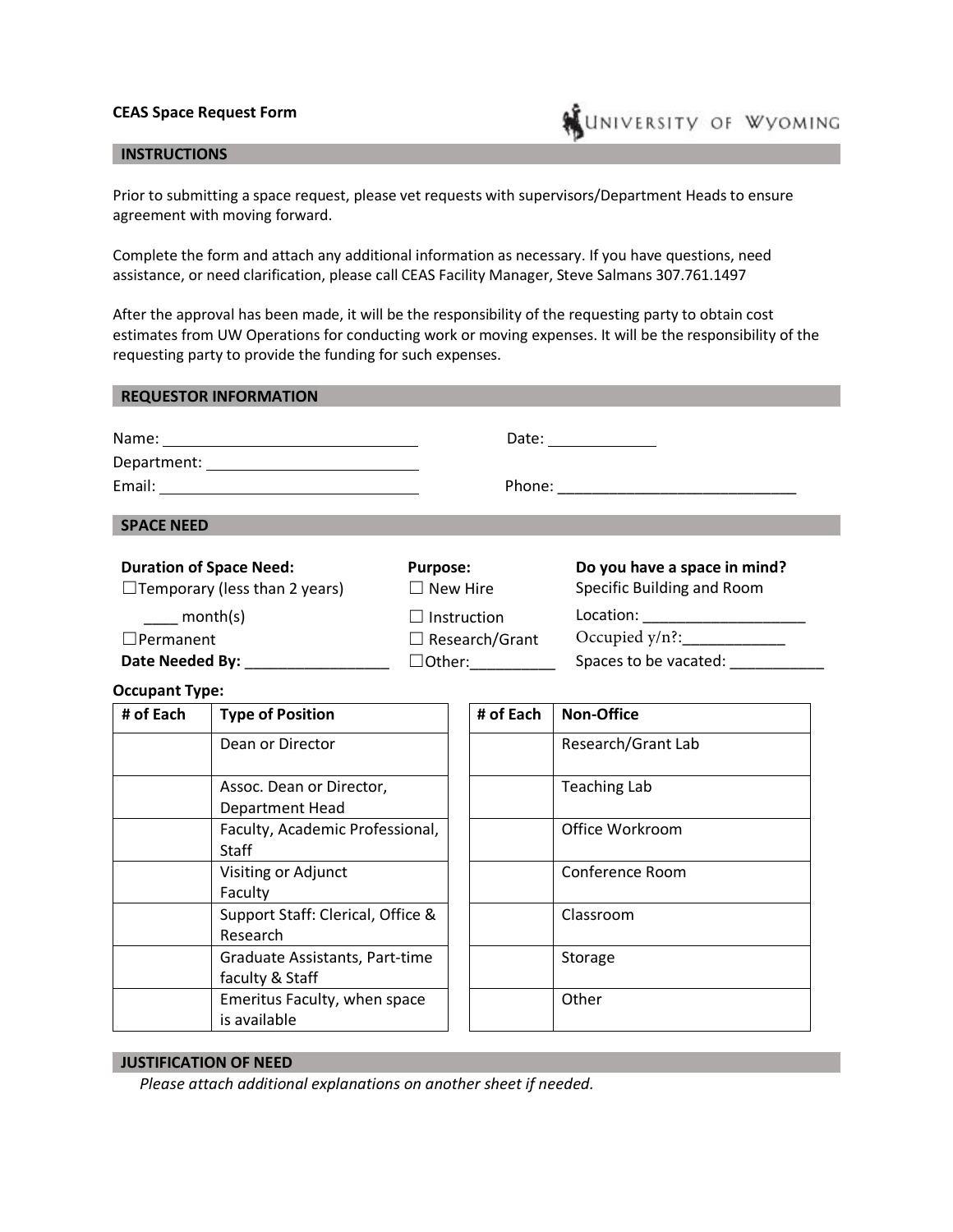1. What is being requested and why? Indicate whether this is being driven by a new program, a research grant, inadequate space to provide current programming, and/or other reasons.

2. In what way is your current space inadequate for the identified need?

3. Have temporary arrangements been made for the requested purpose? If so, how?

4. Briefly describe the intended use for this space:

5. Are there any equipment requirements, special needs (electrical, ventilation, etc.) or other special circumstances (parking, access controls, etc.) associated with the space request?

6. Does your request require adjacencies to other departments, organizations, programs, or functions?

7. Will the area require facility modification? Yes No If yes, explain. Please attach a copy of estimate if available.

8. How will you pay for the moving, and/or renovation costs of the requested space? If using grant monies, please confirm that this is an approved use of the money and maximum amount available.

Cost estimates from UW Operations RFE process attached: Yes No

9. If this request is denied, what will be the consequences?

10. If this space request is based on research grant that has been funded or is anticipating funding? Yes No

| Anticipated Funding: \$ | Date Anticipated: |
|-------------------------|-------------------|
| Funded:                 | Date Received:    |
| Grant:                  | Date Received:    |

11. Attach floor plans or sketches and other supporting documents for this request. Floor plans are available from the CEAS Facility Manager.

Upon completion of this form, all materials should be forwarded to the Facility Manager for review by the CEAS Space Allocation Committee. A thorough analysis of the request and supplemental material